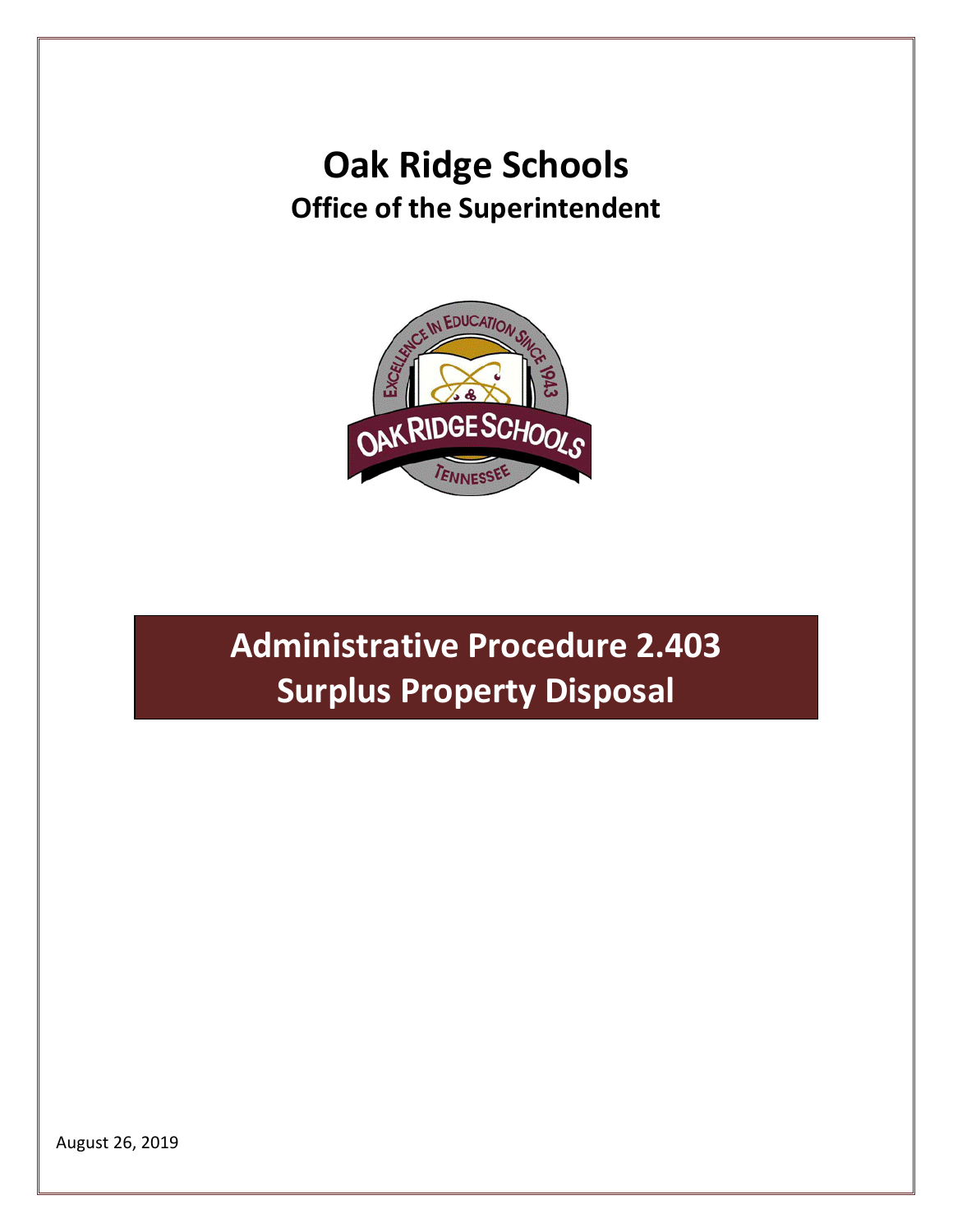### **Surplus Property Disposal**

- **1) The requesting school location or department completes the Surplus Property Form including all requested information and submits to the Superintendent of Schools for authorization.**
- **2) The Superintendent of Schools and the Board Chair review, approve, and authorize all surplus property disposal request(s).**
- **3) Once the Surplus Property Forms are authorized, the Finance Department:**
	- reviews and documents authorization
	- Distributes to the appropriate Department for property disposal (Maintenance & Operations or Technology), with a copy to the requesting department/location.
	- **A. All unusable items exceeding \$500 estimated value will be sold to the highest bidder after advertising and posting on GovDeals.com.**
	- o Either the Maintenance & Operations Department or the Technology Department will advertise the public auction in a local newspaper at least 14 days prior to the sale (listing the beginning and ending date of the online auction)
	- $\circ$  The department selling the items will submit completed Surplus Sale/Disposition information requested on the authorization, along with specific payment details to the District Accountant
	- $\circ$  All funds received from the sale of obsolete or surplus property will be entered as miscellaneous revenue in the general purpose school fund (please forward sales proceeds to Business Office with detailed backup related to the sale)

### **B. Surplus Property with no value, or a value of less than \$500**

- o May be disposed of without the necessity of bids
- $\circ$  However, for disposal without bids, the principal of the school, Superintendent, and the Board Chair are required to agree in writing that the property is of no value or is less than \$500 value
- $\circ$  Surplus or obsolete property estimated to have no net saleable value, will be destroyed or given to non-profit organization that might have use for the property

## **C. Disposition of Equipment that was purchased using Federal Grants:**

- o **IMPORTANT**… Prior to the advertised surplus or sale of equipment funded through federal grants, the Grant Administrator must request authorization and provide detailed instructions from the awarding agency for disposal of surplus property.
- o Items with a current per-unit fair market value of less than \$5,000 may be retained, sold, or otherwise disposed of. However, all funds received from the sale of items purchased using federal funds will be credited back to that grant program.
- $\circ$  Items of equipment with a current per unit fair market value greater than \$5,000 may be retained or sold, but the awarding federal agency will have a right to the proceeds of the sale based on their purchased value share of the equipment.

### **D. Disposal of surplus books**

- $\circ$  School buildings determine the number of books by title, copyright, etc. and box appropriately.
- o School building contacts used-book dealers to determine values.